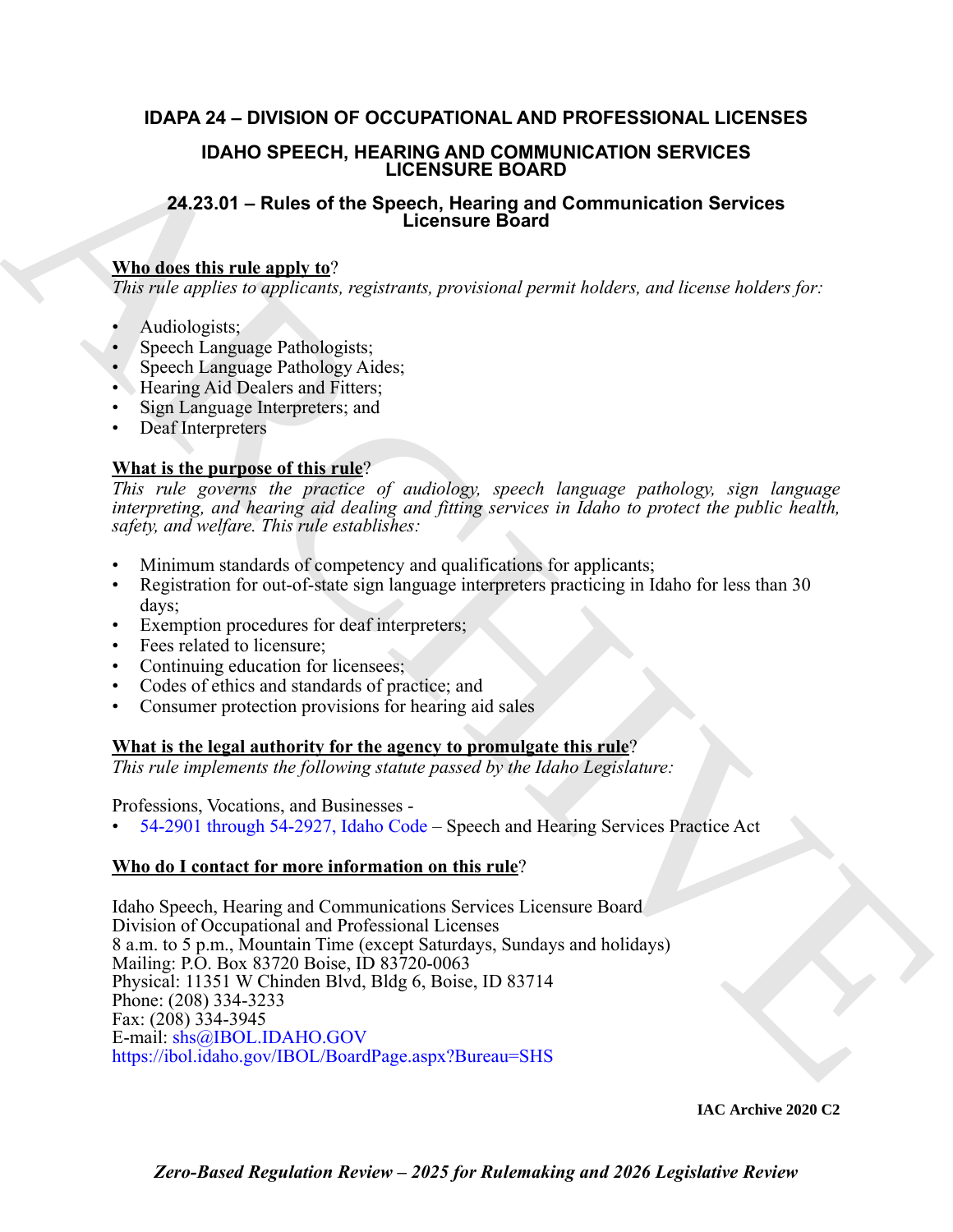# **Table of Contents**

# 24.23.01 - Rules of the Speech, Hearing, and Communication<br>Services Licensure Board 220. Qualifications For Speech-Language Pathologist Licensure. ..............................7 230. Qualifications For Speech-Language Pathologist Aide Licensure. .................. 8 240. Qualifications For Speech-Language Pathologist Assistant Licensure. ............ 8 250. Qualifications For Hearing Aid Dealer And Fitter Licensure. .............................. 8 265. Code Of Ethics And Standards For Sign Language Interpreters. ..................................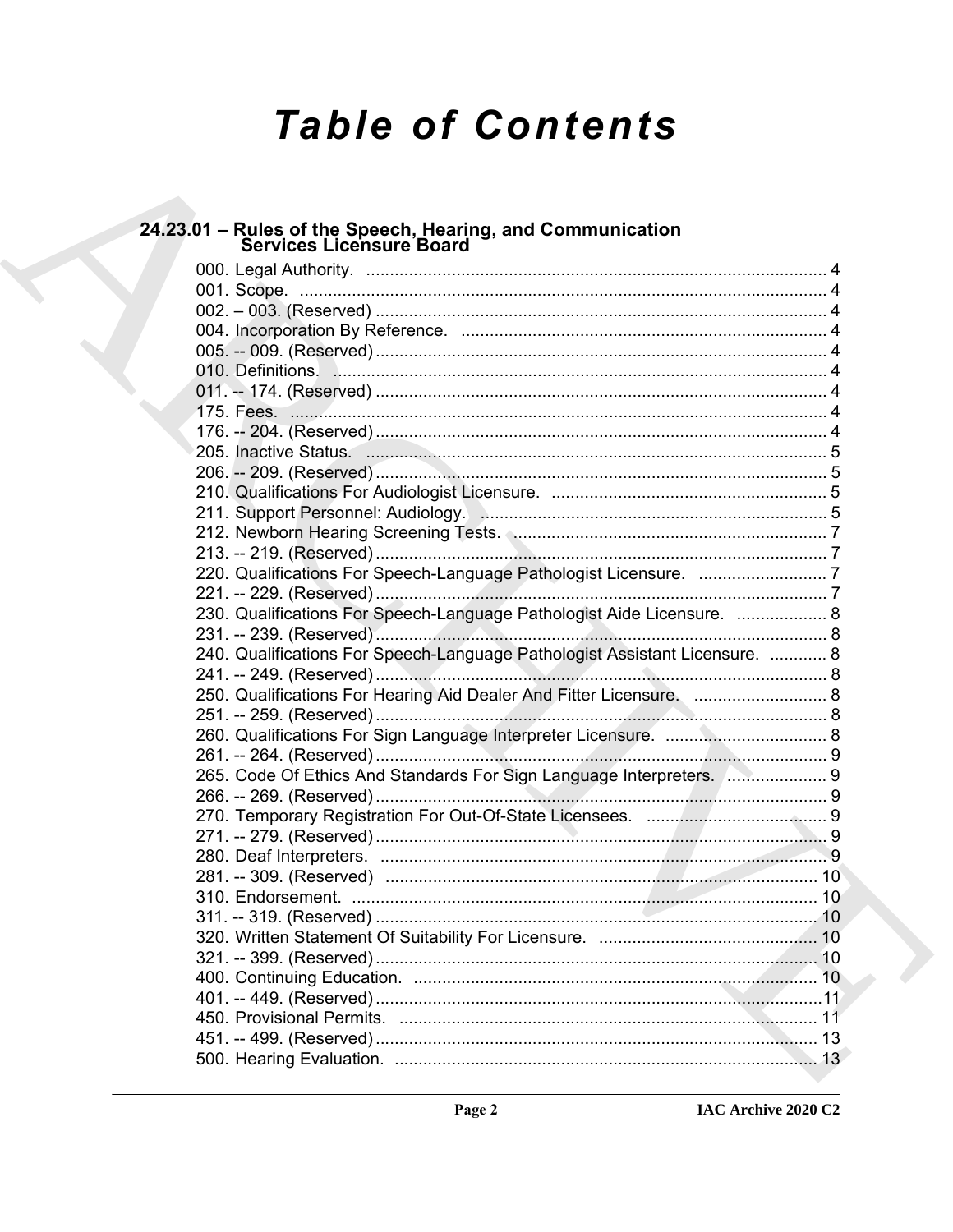# Table of Contents (cont'd)

| 000. Written Contracts. …………………………………………………………………………… 14 |  |
|----------------------------------------------------------|--|
|                                                          |  |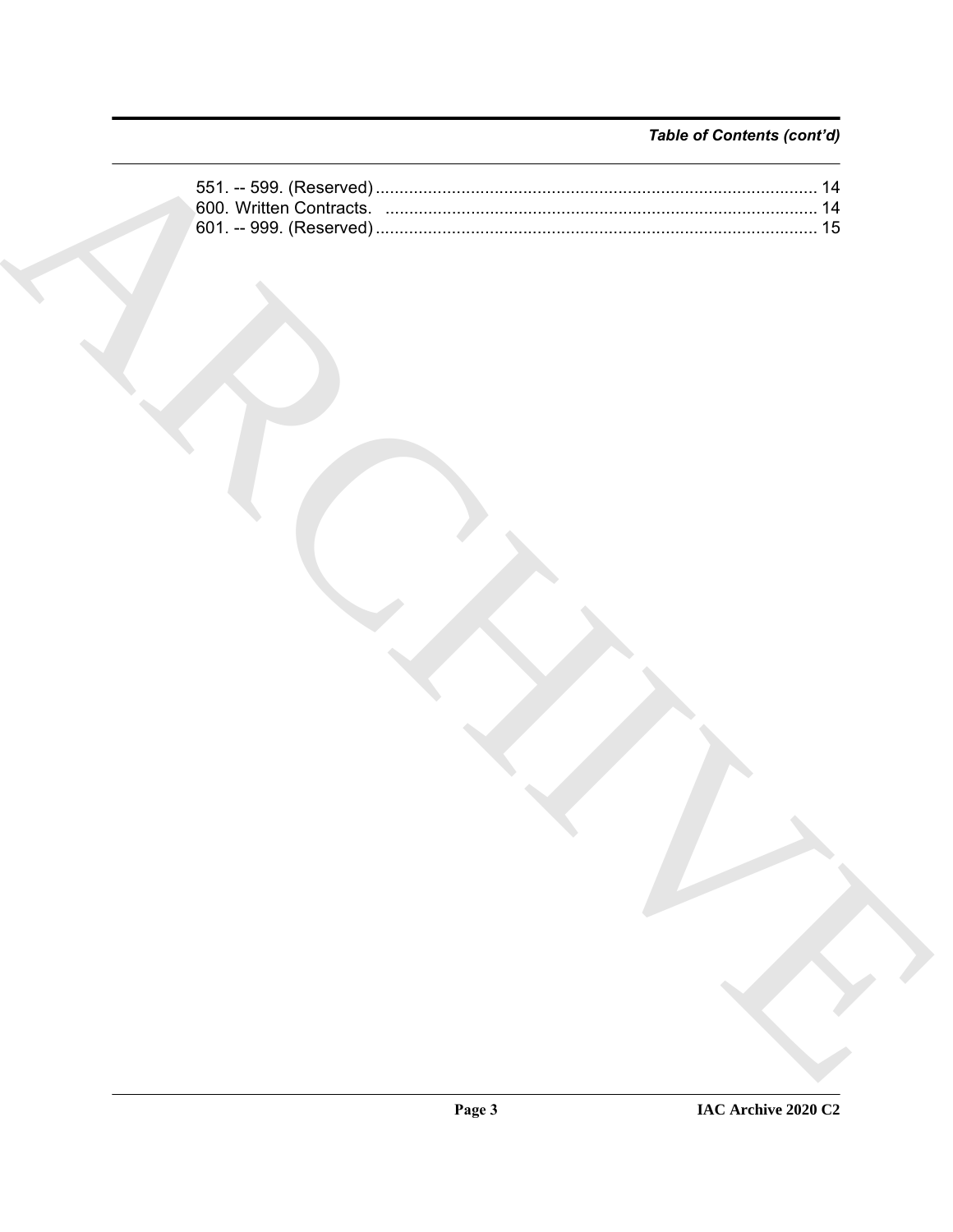#### **24.23.01 – RULES OF THE SPEECH, HEARING, AND COMMUNICATION SERVICES LICENSURE BOARD**

<span id="page-3-19"></span><span id="page-3-18"></span><span id="page-3-1"></span><span id="page-3-0"></span>

| 000.<br>LEGAL AUTHORITY.<br>These rules are promulgated pursuant to Section 54-2910, Idaho Code. | $(7-1-21)T$ |
|--------------------------------------------------------------------------------------------------|-------------|
| 001.<br>- SCOPE.<br>These rules govern speech, hearing, and communication services in Idaho.     | $(7-1-21)T$ |

#### <span id="page-3-3"></span><span id="page-3-2"></span>**002. – 003. (RESERVED)**

#### <span id="page-3-17"></span><span id="page-3-4"></span>**004. INCORPORATION BY REFERENCE.**

#### <span id="page-3-5"></span>**005. -- 009. (RESERVED)**

#### <span id="page-3-12"></span><span id="page-3-11"></span><span id="page-3-10"></span><span id="page-3-6"></span>**010. DEFINITIONS.**

#### <span id="page-3-14"></span><span id="page-3-13"></span><span id="page-3-8"></span><span id="page-3-7"></span>**011. -- 174. (RESERVED)**

#### <span id="page-3-16"></span><span id="page-3-15"></span><span id="page-3-9"></span>**01. License, Permit, and Registration Fees**.

| 001.<br><b>SCOPE.</b><br>These rules govern speech, hearing, and communication services in Idaho.<br>$002. - 003.$ (RESERVED)<br><b>INCORPORATION BY REFERENCE.</b><br>004.<br>The document titled "National Association of the Deaf (NAD)-Registry of Interpreters for the Deaf, Inc. (RID) Code<br>of Professional Conduct," copyright 2005 by the Registry of Interpreters for the Deaf, is incorporated by reference<br>into this rule and is available at the Board's office and on the Board's web site.<br>005. -- 009. (RESERVED)<br><b>DEFINITIONS.</b><br>010.<br>01.<br>Audiology Support Personnel. Unlicensed natural persons who work under the direction and<br>supervision of an audiologist who is licensed in accordance with Title 54, Chapter 29, Idaho Code, and is engaged in<br>the practice of audiology.<br>Direct Client Contact. Assessment, diagnosis, evaluation, screening, treatment, report writing,<br>02.<br>family or client consultation, counseling, or any combination of these activities.<br><b>Dual Licensure</b> . The status of a person who holds more than one (1) license under Title 54,<br>03.<br>Chapter 29, Idaho Code.<br>$(7-1-21)T$<br>011. -- 174. (RESERVED)<br>175.<br>FEES.<br>All fees are non-refundable. Fees are established in accord with Title 54, Chapter 29, Idaho Code as follows:<br>01.<br>License, Permit, and Registration Fees.<br><b>INITIAL FEE</b><br><b>ANNUAL RENEWAL FEE</b><br><b>LICENSE/PERMIT/REGISTRATION</b><br>(Not to Exceed)<br>(Not to Exceed)<br>\$30<br>Application<br>Original or Endorsement<br>\$70<br>\$100<br>Provisional Permit or Extension<br>\$100<br>Registration Out-of-State Licensee<br>\$10<br>As provided in Section<br>Reinstatement fee<br>67-2614, Idaho Code.<br>Inactive license<br>\$65<br>The difference between the<br>Inactive to active license fee<br>current inactive and active<br>license renewal fees<br><b>Examination Fees.</b> The examination fee is that charged by the examination provider plus an | 000. | These rules are promulgated pursuant to Section 54-2910, Idaho Code.                                        |  | $(7-1-21)T$                |
|-----------------------------------------------------------------------------------------------------------------------------------------------------------------------------------------------------------------------------------------------------------------------------------------------------------------------------------------------------------------------------------------------------------------------------------------------------------------------------------------------------------------------------------------------------------------------------------------------------------------------------------------------------------------------------------------------------------------------------------------------------------------------------------------------------------------------------------------------------------------------------------------------------------------------------------------------------------------------------------------------------------------------------------------------------------------------------------------------------------------------------------------------------------------------------------------------------------------------------------------------------------------------------------------------------------------------------------------------------------------------------------------------------------------------------------------------------------------------------------------------------------------------------------------------------------------------------------------------------------------------------------------------------------------------------------------------------------------------------------------------------------------------------------------------------------------------------------------------------------------------------------------------------------------------------------------------------------------------------------------------------------------------------------|------|-------------------------------------------------------------------------------------------------------------|--|----------------------------|
|                                                                                                                                                                                                                                                                                                                                                                                                                                                                                                                                                                                                                                                                                                                                                                                                                                                                                                                                                                                                                                                                                                                                                                                                                                                                                                                                                                                                                                                                                                                                                                                                                                                                                                                                                                                                                                                                                                                                                                                                                                   |      |                                                                                                             |  | $(7-1-21)T$                |
|                                                                                                                                                                                                                                                                                                                                                                                                                                                                                                                                                                                                                                                                                                                                                                                                                                                                                                                                                                                                                                                                                                                                                                                                                                                                                                                                                                                                                                                                                                                                                                                                                                                                                                                                                                                                                                                                                                                                                                                                                                   |      |                                                                                                             |  |                            |
|                                                                                                                                                                                                                                                                                                                                                                                                                                                                                                                                                                                                                                                                                                                                                                                                                                                                                                                                                                                                                                                                                                                                                                                                                                                                                                                                                                                                                                                                                                                                                                                                                                                                                                                                                                                                                                                                                                                                                                                                                                   |      |                                                                                                             |  | $(7-1-21)T$                |
|                                                                                                                                                                                                                                                                                                                                                                                                                                                                                                                                                                                                                                                                                                                                                                                                                                                                                                                                                                                                                                                                                                                                                                                                                                                                                                                                                                                                                                                                                                                                                                                                                                                                                                                                                                                                                                                                                                                                                                                                                                   |      |                                                                                                             |  |                            |
|                                                                                                                                                                                                                                                                                                                                                                                                                                                                                                                                                                                                                                                                                                                                                                                                                                                                                                                                                                                                                                                                                                                                                                                                                                                                                                                                                                                                                                                                                                                                                                                                                                                                                                                                                                                                                                                                                                                                                                                                                                   |      |                                                                                                             |  |                            |
|                                                                                                                                                                                                                                                                                                                                                                                                                                                                                                                                                                                                                                                                                                                                                                                                                                                                                                                                                                                                                                                                                                                                                                                                                                                                                                                                                                                                                                                                                                                                                                                                                                                                                                                                                                                                                                                                                                                                                                                                                                   |      |                                                                                                             |  | $(7-1-21)T$                |
|                                                                                                                                                                                                                                                                                                                                                                                                                                                                                                                                                                                                                                                                                                                                                                                                                                                                                                                                                                                                                                                                                                                                                                                                                                                                                                                                                                                                                                                                                                                                                                                                                                                                                                                                                                                                                                                                                                                                                                                                                                   |      |                                                                                                             |  | $(7-1-21)T$                |
|                                                                                                                                                                                                                                                                                                                                                                                                                                                                                                                                                                                                                                                                                                                                                                                                                                                                                                                                                                                                                                                                                                                                                                                                                                                                                                                                                                                                                                                                                                                                                                                                                                                                                                                                                                                                                                                                                                                                                                                                                                   |      |                                                                                                             |  |                            |
|                                                                                                                                                                                                                                                                                                                                                                                                                                                                                                                                                                                                                                                                                                                                                                                                                                                                                                                                                                                                                                                                                                                                                                                                                                                                                                                                                                                                                                                                                                                                                                                                                                                                                                                                                                                                                                                                                                                                                                                                                                   |      |                                                                                                             |  |                            |
|                                                                                                                                                                                                                                                                                                                                                                                                                                                                                                                                                                                                                                                                                                                                                                                                                                                                                                                                                                                                                                                                                                                                                                                                                                                                                                                                                                                                                                                                                                                                                                                                                                                                                                                                                                                                                                                                                                                                                                                                                                   |      |                                                                                                             |  |                            |
|                                                                                                                                                                                                                                                                                                                                                                                                                                                                                                                                                                                                                                                                                                                                                                                                                                                                                                                                                                                                                                                                                                                                                                                                                                                                                                                                                                                                                                                                                                                                                                                                                                                                                                                                                                                                                                                                                                                                                                                                                                   |      |                                                                                                             |  |                            |
|                                                                                                                                                                                                                                                                                                                                                                                                                                                                                                                                                                                                                                                                                                                                                                                                                                                                                                                                                                                                                                                                                                                                                                                                                                                                                                                                                                                                                                                                                                                                                                                                                                                                                                                                                                                                                                                                                                                                                                                                                                   |      |                                                                                                             |  |                            |
|                                                                                                                                                                                                                                                                                                                                                                                                                                                                                                                                                                                                                                                                                                                                                                                                                                                                                                                                                                                                                                                                                                                                                                                                                                                                                                                                                                                                                                                                                                                                                                                                                                                                                                                                                                                                                                                                                                                                                                                                                                   |      |                                                                                                             |  |                            |
|                                                                                                                                                                                                                                                                                                                                                                                                                                                                                                                                                                                                                                                                                                                                                                                                                                                                                                                                                                                                                                                                                                                                                                                                                                                                                                                                                                                                                                                                                                                                                                                                                                                                                                                                                                                                                                                                                                                                                                                                                                   |      |                                                                                                             |  |                            |
|                                                                                                                                                                                                                                                                                                                                                                                                                                                                                                                                                                                                                                                                                                                                                                                                                                                                                                                                                                                                                                                                                                                                                                                                                                                                                                                                                                                                                                                                                                                                                                                                                                                                                                                                                                                                                                                                                                                                                                                                                                   |      |                                                                                                             |  | $(7-1-21)T$                |
|                                                                                                                                                                                                                                                                                                                                                                                                                                                                                                                                                                                                                                                                                                                                                                                                                                                                                                                                                                                                                                                                                                                                                                                                                                                                                                                                                                                                                                                                                                                                                                                                                                                                                                                                                                                                                                                                                                                                                                                                                                   |      |                                                                                                             |  |                            |
|                                                                                                                                                                                                                                                                                                                                                                                                                                                                                                                                                                                                                                                                                                                                                                                                                                                                                                                                                                                                                                                                                                                                                                                                                                                                                                                                                                                                                                                                                                                                                                                                                                                                                                                                                                                                                                                                                                                                                                                                                                   |      |                                                                                                             |  |                            |
|                                                                                                                                                                                                                                                                                                                                                                                                                                                                                                                                                                                                                                                                                                                                                                                                                                                                                                                                                                                                                                                                                                                                                                                                                                                                                                                                                                                                                                                                                                                                                                                                                                                                                                                                                                                                                                                                                                                                                                                                                                   |      |                                                                                                             |  |                            |
|                                                                                                                                                                                                                                                                                                                                                                                                                                                                                                                                                                                                                                                                                                                                                                                                                                                                                                                                                                                                                                                                                                                                                                                                                                                                                                                                                                                                                                                                                                                                                                                                                                                                                                                                                                                                                                                                                                                                                                                                                                   |      |                                                                                                             |  |                            |
|                                                                                                                                                                                                                                                                                                                                                                                                                                                                                                                                                                                                                                                                                                                                                                                                                                                                                                                                                                                                                                                                                                                                                                                                                                                                                                                                                                                                                                                                                                                                                                                                                                                                                                                                                                                                                                                                                                                                                                                                                                   |      | 02.<br>administration fee of one hundred dollars (\$100) when the examination is administered by the Board. |  | $(7-1-21)T$<br>$(7-1-21)T$ |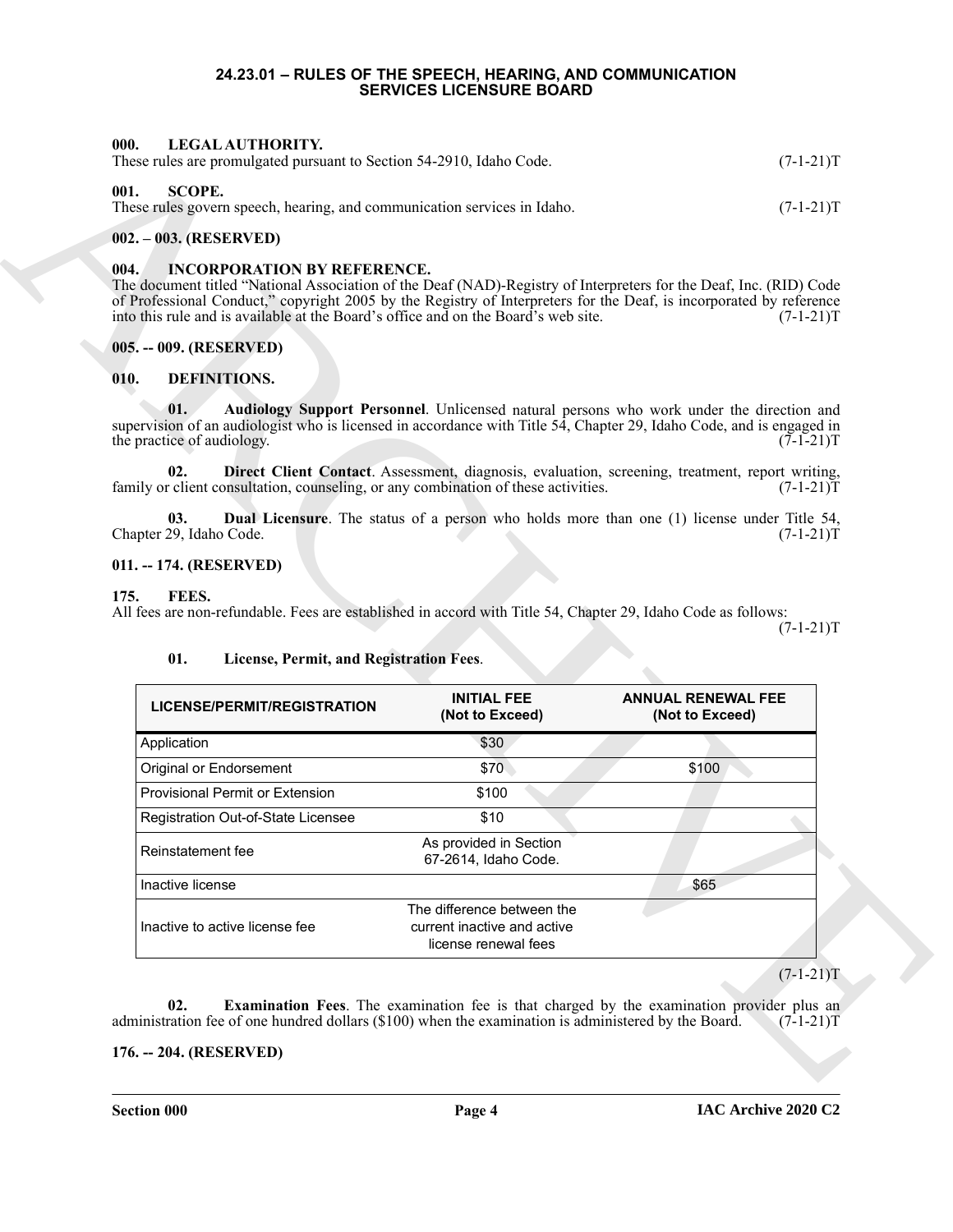#### <span id="page-4-4"></span><span id="page-4-0"></span>**205. INACTIVE STATUS.**

**01. Request for Inactive Status**. Each person requesting an inactive status of an active license must written request and pay the established fee.  $(7-1-21)T$ submit a written request and pay the established fee.

#### <span id="page-4-6"></span><span id="page-4-5"></span>**02. Inactive License Status**. (7-1-21)T

**a.** All continuing education requirements will be waived for any year or portion thereof that a licensee s an inactive license. maintains an inactive license.

One of Occupational & Professional Licenses and Communication Services Licenses and Communication Services Licenses and Services Licenses and Communication Services Licenses and the services of the services of the service **b.** When the licensee desires active status, the licensee must show acceptable fulfillment of ten (10) contact hours of continuing education during the previous twelve (12) months and submit a fee equivalent to the difference between the inactive and active renewal fee, provided that a licensee whose license has been inactive five (5) years or more must provide an account to the Board for that period of time during which the license was inactive and fulfill requirements that demonstrate competency to resume practice. Those requirements may include, but are not limited to, education, supervised practice, and examination as determined by the Board. The Board may consider practice in another jurisdiction in determining competency. (7-1-21) practice in another jurisdiction in determining competency.

**c.** Licensees may not practice or supervise in Idaho as an Audiologist, Speech-Language Pathologist, Speech-Language Pathologist Aide, Speech-Language Pathologist Assistant, Hearing Aid Dealer and Fitter, or Sign<br>Language Interpreter while on inactive status. (7-1-21)T Language Interpreter while on inactive status.

#### <span id="page-4-1"></span>**206. -- 209. (RESERVED)**

#### <span id="page-4-7"></span><span id="page-4-2"></span>**210. QUALIFICATIONS FOR AUDIOLOGIST LICENSURE.**

All applicants for licensure as an audiologist must comply with the following education, experience, and examination requirements:  $(7-1-21)$ T requirements:

<span id="page-4-10"></span>**01. Graduate Program Requirement**. A master's or doctoral degree with emphasis in audiology or not less than seventy-five (75) semester credit hours of post-baccalaureate study that culminates in a doctoral degree<br>from a nationally accredited school for audiology. (7-1-21) from a nationally accredited school for audiology.

<span id="page-4-8"></span>**02. Examination**. Pass the audiology examination given by PRAXIS within the last five (5) years or other examination as may be approved by the Board. (7-1-21)T

<span id="page-4-9"></span>**03. Experience**. Successfully complete a supervised academic clinical practicum as part of a doctoral program that satisfies Subsection 210.01 of this rule or supervised postgraduate experience that is substantially equivalent to such a practicum. An applicant who has insufficient supervised experience as part of the doctoral program may obtain the necessary experience under a provisional permit as provided in these rules. (7-1-21)T

#### <span id="page-4-3"></span>**211. SUPPORT PERSONNEL: AUDIOLOGY.**

#### <span id="page-4-12"></span><span id="page-4-11"></span>**01. Supervising Audiologist – Responsibilities – Restrictions**. (7-1-21)T

**a.** The supervising licensed audiologist is responsible for everything audiology support personnel do do while performing their duties under the supervising audiologist's supervision. (7-1-21) or fail to do while performing their duties under the supervising audiologist's supervision.

**b.** Responsibilities of the supervising audiologist include, but are not limited to:  $(7-1-21)T$ 

i. Training, assessing the competency, and evaluating the performance of audiology support personnel. (7-1-21)T  $p$ ersonnel. (7-1-21)T

ii. Approving or disapproving all orders and directives concerning audiology tasks issued by rators or other managers. (7-1-21)T administrators or other managers.

Assigning audiology tasks to audiology support personnel and supervising the performance of those tasks. Assigned tasks must not exceed the knowledge and skills of audiology support personnel nor require the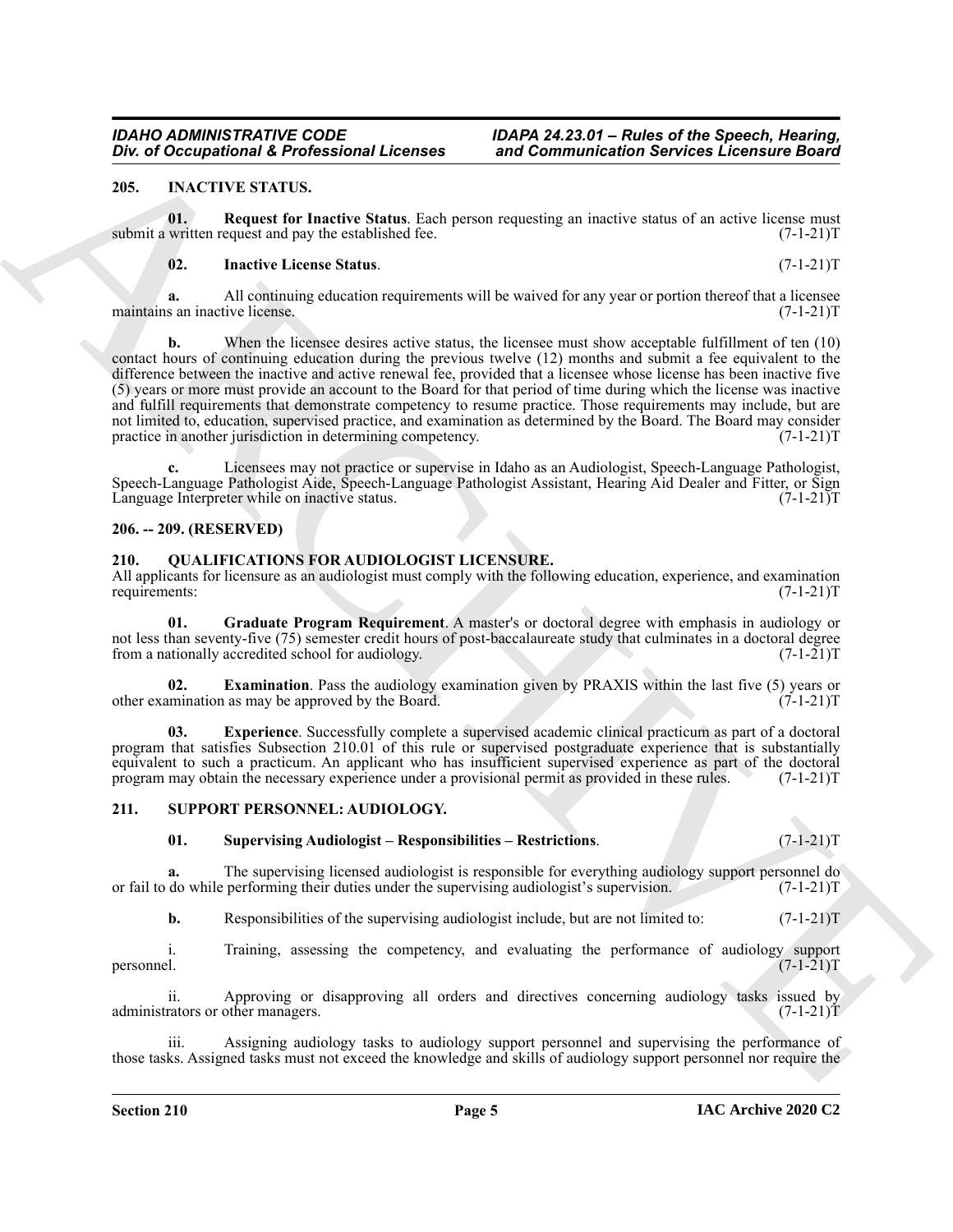exercise of professional judgment, interpretation of test results, or the development or modification of treatment plans. (7-1-21)T plans.  $(7-1-21)T$ 

iv. Assessing the abilities of audiology support personnel to perform assigned audiology tasks.  $(7-1-21)T$ 

v. Providing feedback to audiology support personnel to facilitate improved job performance.  $(7-1-21)T$ 

**c.** The number of audiology support personnel that an audiologist may supervise at any one time must stent with the delivery of appropriate, quality service, and Title 54, Chapter 29, Idaho Code.  $(7-1-21)T$ be consistent with the delivery of appropriate, quality service, and Title 54, Chapter 29, Idaho Code.

**d.** An audiologist must supervise audiology support personnel in the following manner: (7-1-21)T

Box of Decoration of K. Professional Lietunges and Communication Services Licensine Box<br>
symbol to decoration interpretation of the results, or the checkprocent or entable<br>
symbol to decoration of the results of the resul i. A supervising audiologist must directly supervise audiology support personnel no less than one (1) time for every five (5) times that support personnel provide audiology services to a patient (twenty percent (20%)). Direct supervision requires in-view real-time observation and guidance while an assigned activity is performed. This requirement can be met when the supervisor is providing supervision from a distant site using two-way video and audio transmission. The supervising audiologist will document and retain a record of all direct supervision periods.  $(7-1-21)T$ 

ii. When not providing direct supervision, the supervising audiologist must provide direction and supervision to audiology support personnel while support personnel are providing audiology services to a patient by making themselves accessible to the support personnel by telephone, video conferencing or in person. (7-1making themselves accessible to the support personnel by telephone, video conferencing or in person.

**02. Audiology Support Personnel – Roles – Restrictions**. Audiology support personnel perform only tasks that are planned, delegated, and supervised by the supervising audiologist. Duties and responsibilities are assigned based on training, certification, available supervision, and specific work setting, provided that an audiologist may not allow audiology support personnel to perform the following:  $(7-1-21)$ may not allow audiology support personnel to perform the following:

<span id="page-5-1"></span>

| Any task prohibited by state or federal law. | $(7-1-21)T$ |
|----------------------------------------------|-------------|
|                                              |             |

**b.** Interpreting observations or data into diagnostic statements of clinical management strategies or procedures.  $(7-1-21)T$ procedures. (7-1-21)T

**c.** Determining case selection. (7-1-21)T

**d.** Transmitting clinical information, either verbally or in writing, to anyone without the approval of vising audiologist. (7-1-21) the supervising audiologist.

**e.** Composing clinical reports except for progress notes to be reviewed by the audiologist and held in t's records. (7-1-21) the client's records.

**f.** Referring a patient/client to other professionals or agencies. (7-1-21)T

Referring to self or using in connection with audiology support person's name, any title other than y the supervising audiologist that is consistent with state and federal law. (7-1-21)<sup>T</sup> one determined by the supervising audiologist that is consistent with state and federal law.

**h.** Signing any formal documents (e.g. treatment plans, reimbursement forms, or reports).  $(7-1-21)$ T

**i.** Discharging a patient/client from services. (7-1-21)T

<span id="page-5-0"></span>**j.** Removal of cerumen. (7-1-21)T

**03. Audiology Support Personnel – Pre-Service and In-Service Instruction**. (7-1-21)T

**a.** The supervising audiologist is responsible for maintaining a written record of completed training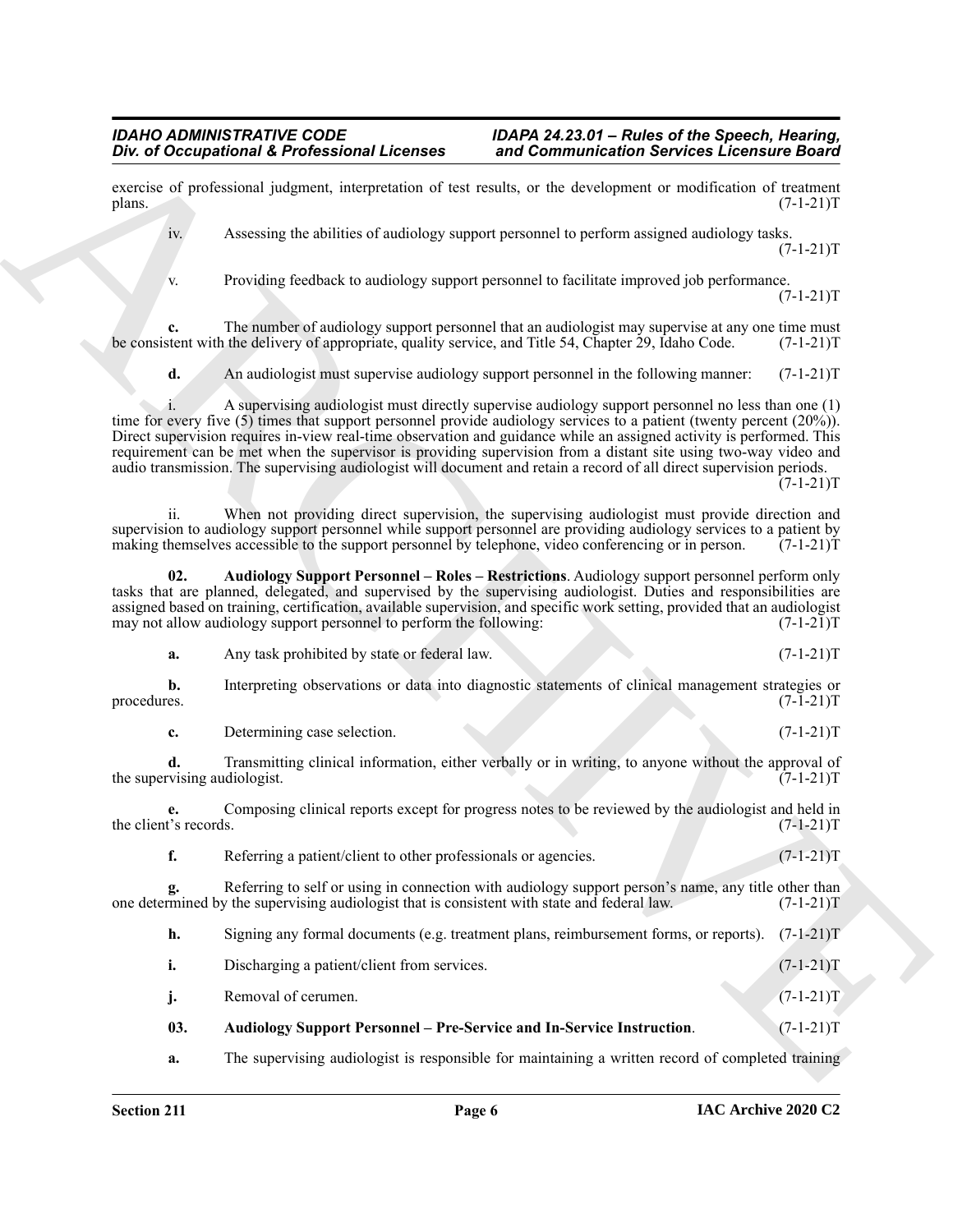activity. (7-1-21)T

**b.** Training will be conducted pre-service (before tasks are assigned) and in-service (after tasks are assigned). The quality and content of training is left to the discretion of the supervising audiologist. The following guidelines apply to both pre-service and in-service training. (7-1-21)T

i. Training should be well-defined and specific to assigned tasks.  $(7-1-21)$ T

ii. Supervising audiologists should ensure that the scope and intensity of training is sufficient to prepare audiology support personnel to successfully perform assigned tasks. (7-1-21)T

iii. Training should be competency-based and be provided through a variety of formal and informal instructional methods accompanied by written policies and procedures.

One of Occupational K. Professional Licenses and Communication Services Licensine Board<br>
The United States and the material presention the form that is an expected and the services of the services of the services of the s iv. Supervising audiologists should provide audiology support personnel with a written description of their roles and functions. Audiologists should provide personnel with ongoing training opportunities to ensure that audiology practices are current and skills are maintained. (7-1-21) audiology practices are current and skills are maintained.

Training should include the identification of and appropriate response to linguistic and cultural challenges which may affect the delivery of service. (7-1-21)T

#### <span id="page-6-4"></span><span id="page-6-0"></span>**212. NEWBORN HEARING SCREENING TESTS.**

Performing newborn hearing screening tests on infants using automated equipment that produces a pass/fail response does not, by itself, constitute the practice of audiology or convert persons performing the tests into audiology support personnel. (7-1-21)T

#### <span id="page-6-1"></span>**213. -- 219. (RESERVED)**

### <span id="page-6-5"></span><span id="page-6-2"></span>**220. QUALIFICATIONS FOR SPEECH-LANGUAGE PATHOLOGIST LICENSURE.**

All applicants for licensure as a speech-language pathologist must comply with the following education, experience, and examination requirements: (7-1-21)T and examination requirements:

<span id="page-6-7"></span>**01. Graduate Program Requirement**. A master's or doctoral degree from a nationally accredited school of speech-language pathology with a curriculum approved by the Board and includes a supervised academic clinical practicum. (7-1-21)T clinical practicum.

<span id="page-6-6"></span>**02. Examination**. Pass an examination in speech-language pathology given by PRAXIS or other tion as may be approved by the Board. (7-1-21)T examination as may be approved by the Board.

<span id="page-6-8"></span>**03.** Supervised Experience. Satisfactorily complete the supervised postgraduate experience approved pard as follows:  $(7-1-21)T$ by the Board as follows:

**a.** One thousand two hundred sixty (1,260) hours of experience gained under the supervision of a licensed speech-language pathologist in no less than thirty-six (36) weeks of full-time (thirty-five (35) hours per week) experience or the equivalent part-time experience and in no more than forty-eight (48) months. (7-1week) experience or the equivalent part-time experience and in no more than forty-eight (48) months.

**b.** One thousand ten (1,010) hours of experience must be in direct client contact as defined in these rules.  $(7-1-21)$ T

**c.** A minimum of eighteen (18) hours of direct client contact must be observed on-site by the Board-<br>d supervisor and provided on a regular basis throughout the hours of experience. (7-1-21) approved supervisor and provided on a regular basis throughout the hours of experience.

**d.** The nature of the supervision and contact must allow for immediate feedback and can be conducted dio/visual, in person, electronic means, or telephone. (7-1-21) using audio/visual, in person, electronic means, or telephone.

#### <span id="page-6-3"></span>**221. -- 229. (RESERVED)**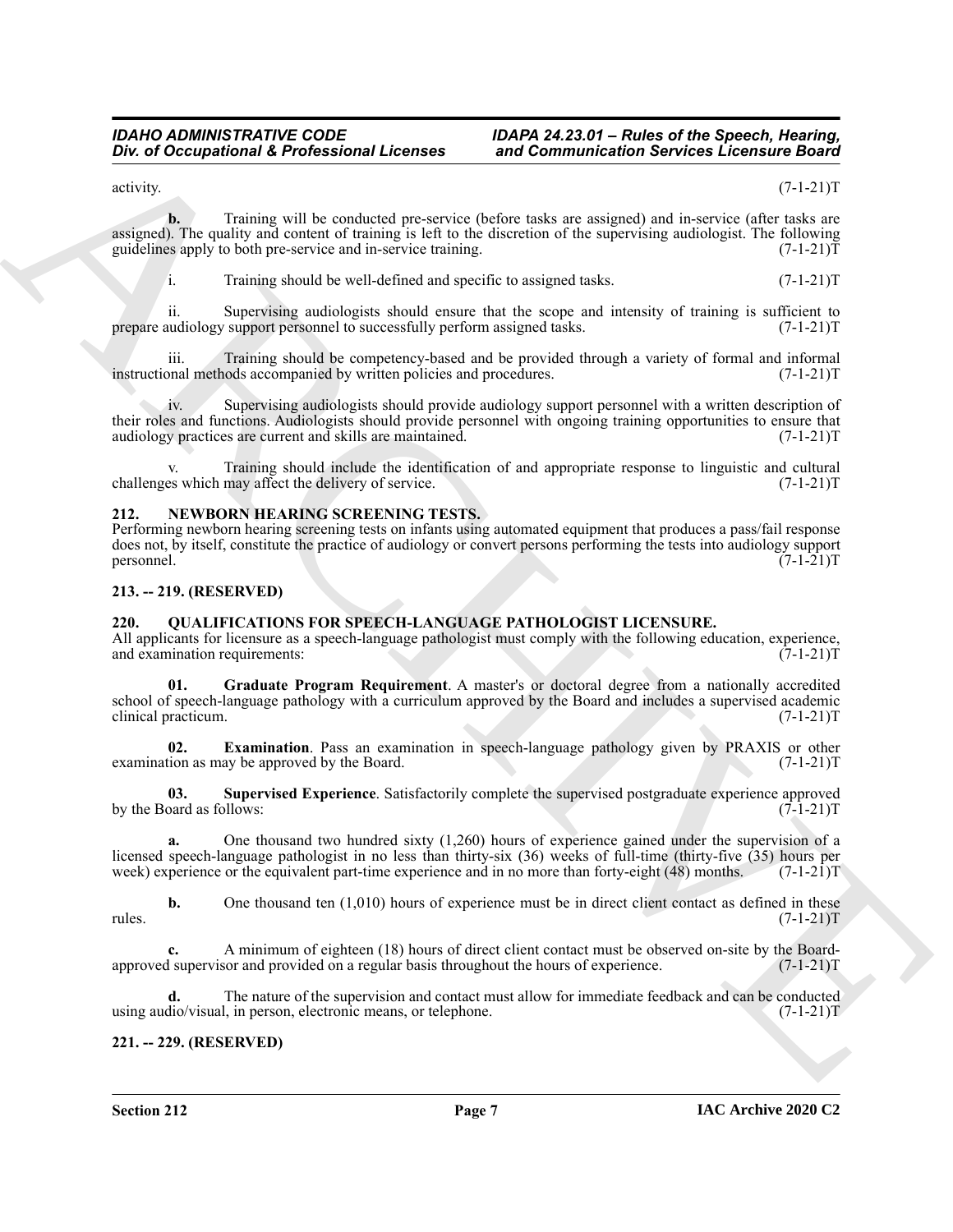*IDAHO ADMINISTRATIVE CODE IDAPA 24.23.01 – Rules of the Speech, Hearing,* and Communication Services Licensure Board

#### <span id="page-7-12"></span><span id="page-7-0"></span>**230. QUALIFICATIONS FOR SPEECH-LANGUAGE PATHOLOGIST AIDE LICENSURE.**

All applicants for licensure as a speech-language pathologist aide must comply with the following education and examination requirements: (7-1-21) examination requirements:

**01. Education Program Requirement**. A baccalaureate degree from a nationally accredited school of anguage pathology with a curriculum approved by the Board. (7-1-21) speech-language pathology with a curriculum approved by the Board.

<span id="page-7-15"></span><span id="page-7-14"></span><span id="page-7-13"></span>**02. Examination**. Pass an examination in speech-language pathology aide as approved by the Board.  $(7-1-21)T$ 

**03.** Supervision. A speech-language pathologist aide must work under the supervision of a speech-<br>pathologist.  $(7-1-21)T$ language pathologist.

#### <span id="page-7-1"></span>**231. -- 239. (RESERVED)**

#### <span id="page-7-16"></span><span id="page-7-2"></span>**240. QUALIFICATIONS FOR SPEECH-LANGUAGE PATHOLOGIST ASSISTANT LICENSURE.**

All applicants for licensure as a speech-language pathologist assistant must comply with the following education and examination requirements:  $(7-1-21)$ T examination requirements:

**01. Education Program Requirement**. An associate degree from a nationally accredited school of anguage pathology with a curriculum approved by the Board. (7-1-21) speech-language pathology with a curriculum approved by the Board.

<span id="page-7-19"></span><span id="page-7-18"></span><span id="page-7-17"></span>**02. Examination**. Pass an examination in speech-language pathology assistant approved by the Board.  $(7-1-21)T$ 

**03.** Supervision. A speech-language pathologist assistant must work under the supervision of a anguage pathologist. (7-1-21) speech-language pathologist.

#### <span id="page-7-3"></span>**241. -- 249. (RESERVED)**

#### <span id="page-7-7"></span><span id="page-7-4"></span>**250. QUALIFICATIONS FOR HEARING AID DEALER AND FITTER LICENSURE.**

All applicants for licensure as a hearing aid dealer and fitter must comply with the following education, experience, and examination requirements: (7-1-21)T and examination requirements:

<span id="page-7-8"></span>**01. Education Requirement**. A high school diploma or successful passage of the General Educational Development diploma (GED).

The *Contention of E-Professional Liescans* and E-References Contention Southern Southern Southern Southern Southern Southern Southern Southern Southern Southern Southern Southern Southern Southern Southern Southern Sout **02. Examination**. Pass the national International Hearing Instrument Studies examination and the practical examination approved by the Board. An applicant who fails to obtain a satisfactory score as determined by the examination provider in either the written examination or a section of the practical examination, may retake only the portion of the examination failed in order to qualify for licensure. If the applicant again fails the examination the applicant must retake the entire examination until the examination is successfully passed to qualify for licensure.

 $(7-1-21)T$ 

#### <span id="page-7-5"></span>**251. -- 259. (RESERVED)**

#### <span id="page-7-9"></span><span id="page-7-6"></span>**260. QUALIFICATIONS FOR SIGN LANGUAGE INTERPRETER LICENSURE.**

| The Board may grant a sign language interpreter license to an applicant who meets the following: | $(7-1-21)T$ |
|--------------------------------------------------------------------------------------------------|-------------|
|                                                                                                  |             |

<span id="page-7-11"></span><span id="page-7-10"></span>**01.** Education. Possess a high school diploma or the equivalent;  $(7-1-21)T$ 

**02. Examination or Certification**. Pass one (1) written and one (1) practical or performance now examination approved by the Board or hold a current certification approved by the Board. (7-1-21) competency examination approved by the Board or hold a current certification approved by the Board.

**a.** Written examinations approved by the Board include, but are not limited to: The Educational Interpreter Performance Assessment (EIPA), any interpreting generalist written examination developed by the Registry of Interpreters for the Deaf (RID), the Center for Assessment of Sign Language Interpreters (CASLI), or any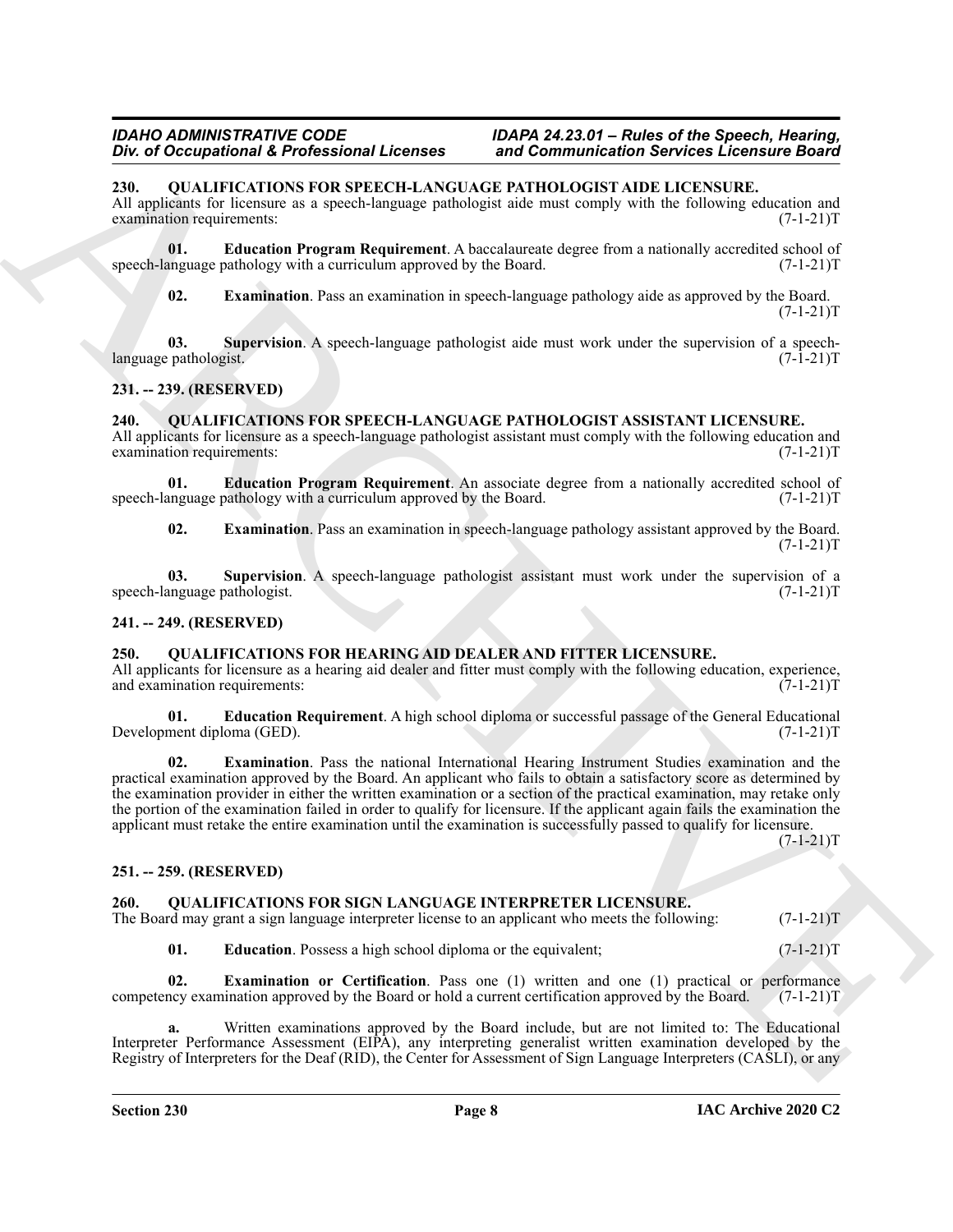#### *IDAHO ADMINISTRATIVE CODE IDAPA 24.23.01 – Rules of the Speech, Hearing,* and Communication Services Licensure Board

state government. (7-1-21)T

**b.** Practical or performance examinations approved by the Board include, but are not limited to: any practical or performance general interpreting examination recognized by the Registry of Interpreters for the Deaf (RID) or the Educational Interpreter Performance Assessment (EIPA) at score 4.0 or above. The practical or performance examination must have been passed within ten (10) years before the date of original application for licensure. (7-1-21)  $l$  (7-1-21)T

One of Occupational K. Professional Licenses and Communication Services Licensine and Respubsive to the control of the system of the system of the system of the system of the system of the system of the system of the syst **c.** Certifications approved by the Board include, but are not limited to, those administered by: Registry of Interpreters for the Deaf (RID); National Association of the Deaf (NAD); Center for Assessment of Sign Language Interpreters (CASLI); Board for Evaluation of Interpreters (BEI) at basic level or above, or if certified before 2014, at intermediate level or above; Utah Interpreter Program (UIP) at professional or master level, or a Utah<br>Certified: Deaf Interpreter (UC:DI). Certified: Deaf Interpreter (UC:DI).

#### <span id="page-8-0"></span>**261. -- 264. (RESERVED)**

### <span id="page-8-6"></span><span id="page-8-1"></span>**265. CODE OF ETHICS AND STANDARDS FOR SIGN LANGUAGE INTERPRETERS.**

All licensed sign language interpreters must follow the National Association of the Deaf (NAD)-Registry of Interpreters for the Deaf, Inc. (RID) code of professional conduct as incorporated by reference in Section 004 of these rules, and must practice competently and in a manner consistent with the licensee's training, skill, and experience.

 $(7-1-21)T$ 

#### <span id="page-8-2"></span>**266. -- 269. (RESERVED)**

#### <span id="page-8-10"></span><span id="page-8-3"></span>**270. TEMPORARY REGISTRATION FOR OUT-OF-STATE LICENSEES.**

A person licensed or certified in good standing as a sign language interpreter in another state, territory, or the District of Columbia may practice sign language interpreting in this state without a license issued by the Board for a period of thirty (30) days within a twelve (12) month period, provided they pay the required fee and meet the requirements of this section. The Board may grant an extension or additional registrations for good cause. (7-1-21)T

<span id="page-8-11"></span>Statement of Registration. Before commencing such work, the person will file with the Board on a form approved by the board a statement of registration providing the person's name, residence, sign language interpreter license or certificate of registration number, and the name, address, and phone number of the issuing authority. (7-1-21) authority.  $(7-1-21)T$ 

#### <span id="page-8-4"></span>**271. -- 279. (RESERVED)**

#### <span id="page-8-7"></span><span id="page-8-5"></span>**280. DEAF INTERPRETERS.**

**01. Letter of Endorsement**. Persons who are deaf or hard-of-hearing and are not sign language interpreters may perform sign language interpreting services in the role of a deaf interpreter if they file with the Board two (2) written endorsement letters from sign language interpreters licensed by the Board. Each letter must, at a minimum, include: (7-1-21)T

<span id="page-8-8"></span>

| Date letter of endorsement was written:                               |  | $(7-1-21)T$ |
|-----------------------------------------------------------------------|--|-------------|
| Full name, mailing address, and phone number of the deaf interpreter; |  | $(7-1-21)T$ |

<span id="page-8-9"></span>**c.** Name, mailing address, and phone number of the sign language interpreter; and  $(7-1-21)$ T

**d.** A statement endorsing the deaf interpreter to perform sign language interpreting services and an explanation as to why the sign language interpreter believes that the deaf interpreter has the skills and the knowledge to perform this role. (7-1-21) to perform this role.

**02. Withdrawal of Endorsement**. A sign language interpreter who has endorsed a deaf interpreter may withdraw their endorsement at any time upon delivery of written notice to the deaf interpreter and the Board.

 $(7-1-21)T$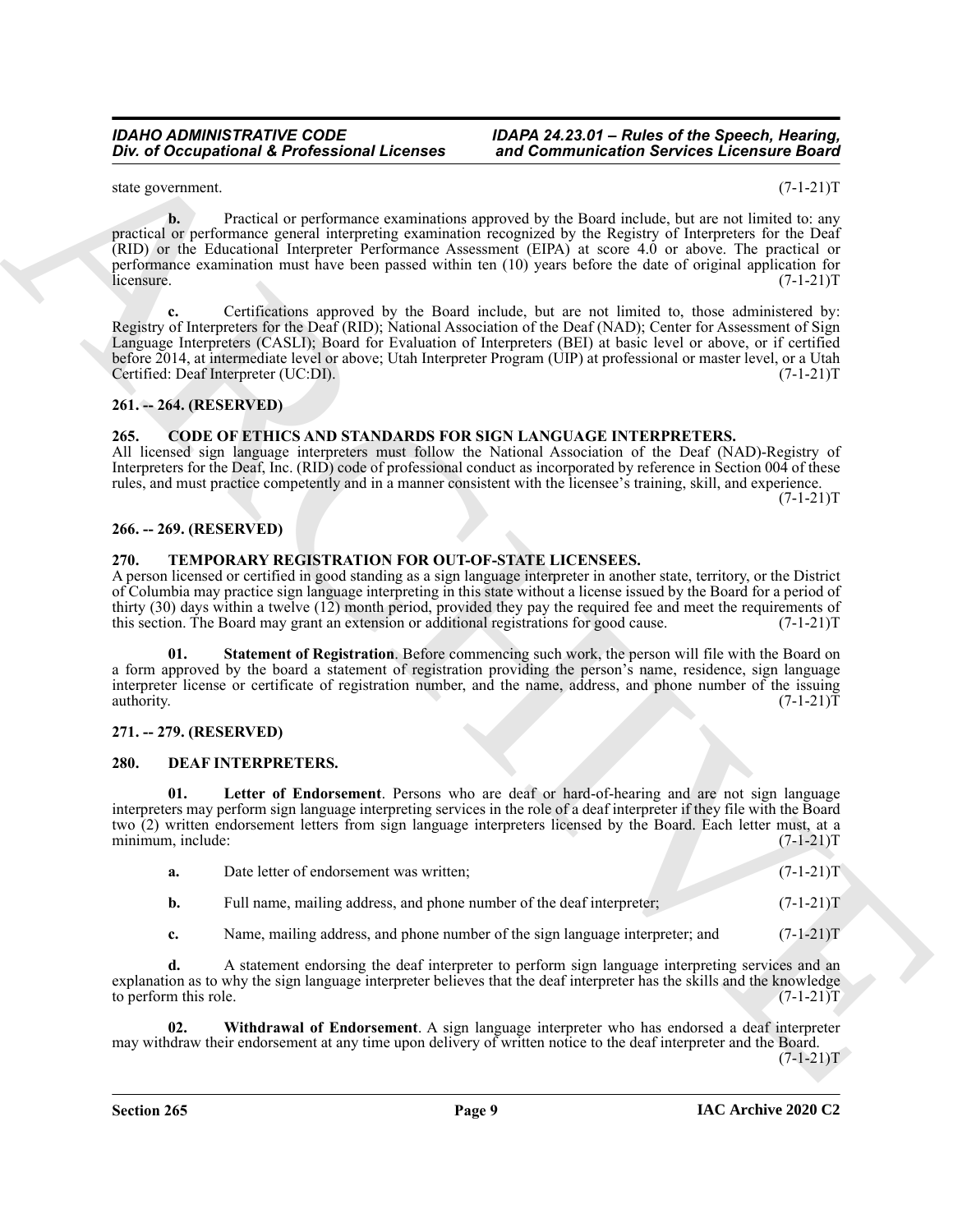#### <span id="page-9-0"></span>**281. -- 309. (RESERVED)**

#### <span id="page-9-8"></span><span id="page-9-1"></span>**310. ENDORSEMENT.**

#### <span id="page-9-2"></span>**311. -- 319. (RESERVED)**

#### <span id="page-9-11"></span><span id="page-9-9"></span><span id="page-9-3"></span>**320. WRITTEN STATEMENT OF SUITABILITY FOR LICENSURE.**

|                           | Div. of Occupational & Professional Licenses                                                                                                                                                                                                                                                                                                                                                                                               | and Communication Services Licensure Board                                                                                                                                                                                 |             |
|---------------------------|--------------------------------------------------------------------------------------------------------------------------------------------------------------------------------------------------------------------------------------------------------------------------------------------------------------------------------------------------------------------------------------------------------------------------------------------|----------------------------------------------------------------------------------------------------------------------------------------------------------------------------------------------------------------------------|-------------|
| 281. -- 309. (RESERVED)   |                                                                                                                                                                                                                                                                                                                                                                                                                                            |                                                                                                                                                                                                                            |             |
| <b>310.</b>               | <b>ENDORSEMENT.</b><br>The Board may grant a license to any person who holds a current, active license, at the level for which a license is<br>being sought, issued by the authorized regulatory entity in another state and has not engaged in conduct that would<br>constitute grounds for discipline under Section 54-2918, Idaho Code, unless the applicant has demonstrated<br>suitability for licensure as set forth in these rules. |                                                                                                                                                                                                                            | $(7-1-21)T$ |
| 311. -- 319. (RESERVED)   |                                                                                                                                                                                                                                                                                                                                                                                                                                            |                                                                                                                                                                                                                            |             |
| 320.                      | WRITTEN STATEMENT OF SUITABILITY FOR LICENSURE.<br>An applicant who or whose license has a conviction, finding of guilt, withheld judgment, or suspended sentence for a<br>felony or has been subject to discipline in another state, territory, or country must submit with his application a<br>written statement and any supplemental information establishing the applicant's current suitability for licensure.                       |                                                                                                                                                                                                                            | $(7-1-21)T$ |
| 01.<br>evidence:          |                                                                                                                                                                                                                                                                                                                                                                                                                                            | Consideration of Factors and Evidence. The board may consider the following factors or                                                                                                                                     | $(7-1-21)T$ |
| a.                        | The severity or nature of the crime or discipline;                                                                                                                                                                                                                                                                                                                                                                                         |                                                                                                                                                                                                                            | $(7-1-21)T$ |
| b.                        | The period of time that has passed since the crime or discipline under review;                                                                                                                                                                                                                                                                                                                                                             |                                                                                                                                                                                                                            | $(7-1-21)T$ |
| c.                        | The number or pattern of crimes or discipline or other similar incidents;                                                                                                                                                                                                                                                                                                                                                                  |                                                                                                                                                                                                                            | $(7-1-21)T$ |
| d.<br>reoccurrence;       |                                                                                                                                                                                                                                                                                                                                                                                                                                            | The circumstances surrounding the crime or discipline that would help determine the risk of                                                                                                                                | $(7-1-21)T$ |
| e.                        |                                                                                                                                                                                                                                                                                                                                                                                                                                            | The relationship of the crime or discipline to the practice of sign language interpreting; $(7-1-21)$ T                                                                                                                    |             |
| f.<br>rehabilitation; and | education, participation in treatment, payment of restitution, or any other factors which may be evidence of current                                                                                                                                                                                                                                                                                                                       | The applicant's activities since the crime or discipline under review, such as employment,                                                                                                                                 | $(7-1-21)T$ |
| g.                        | Any other information regarding rehabilitation or mitigating circumstances.                                                                                                                                                                                                                                                                                                                                                                |                                                                                                                                                                                                                            | $(7-1-21)T$ |
| 02.                       | Interview. The Board may, at its discretion, grant an interview of the applicant.                                                                                                                                                                                                                                                                                                                                                          |                                                                                                                                                                                                                            | $(7-1-21)T$ |
| 03.                       | current suitability for licensure.                                                                                                                                                                                                                                                                                                                                                                                                         | Applicant Bears the Burden. The applicant bears the burden of establishing the applicant's                                                                                                                                 | $(7-1-21)T$ |
| 321. -- 399. (RESERVED)   |                                                                                                                                                                                                                                                                                                                                                                                                                                            |                                                                                                                                                                                                                            |             |
| 400.                      | <b>CONTINUING EDUCATION.</b><br>All licensees must complete the following continuing education requirements:                                                                                                                                                                                                                                                                                                                               |                                                                                                                                                                                                                            | $(7-1-21)T$ |
| 01.                       | licensees, each licensee will successfully complete, in the twelve $(12)$ months preceding each renewal of their license,<br>a minimum of ten $(10)$ contact hours of continuing education.                                                                                                                                                                                                                                                | <b>Requirement</b> . For licensed sign language interpreters and up until January 1, 2021, for all other                                                                                                                   | $(7-1-21)T$ |
| a.                        | successfully complete, in the three (3) years prior to their license expiration date, a minimum of thirty (30) contact<br>hours of continuing education.                                                                                                                                                                                                                                                                                   | Effective January 1, 2021, for licensees other than sign language interpreters, each licensee will                                                                                                                         | $(7-1-21)T$ |
| b.                        |                                                                                                                                                                                                                                                                                                                                                                                                                                            | A contact hour is a measurement of the licensee's participation in an area of study germane to the<br>practice for which the license is issued as approved by the Board. One $(1)$ contact hour requires one $(1)$ hour of |             |

#### <span id="page-9-12"></span><span id="page-9-10"></span><span id="page-9-4"></span>**321. -- 399. (RESERVED)**

#### <span id="page-9-7"></span><span id="page-9-6"></span><span id="page-9-5"></span>**400. CONTINUING EDUCATION.**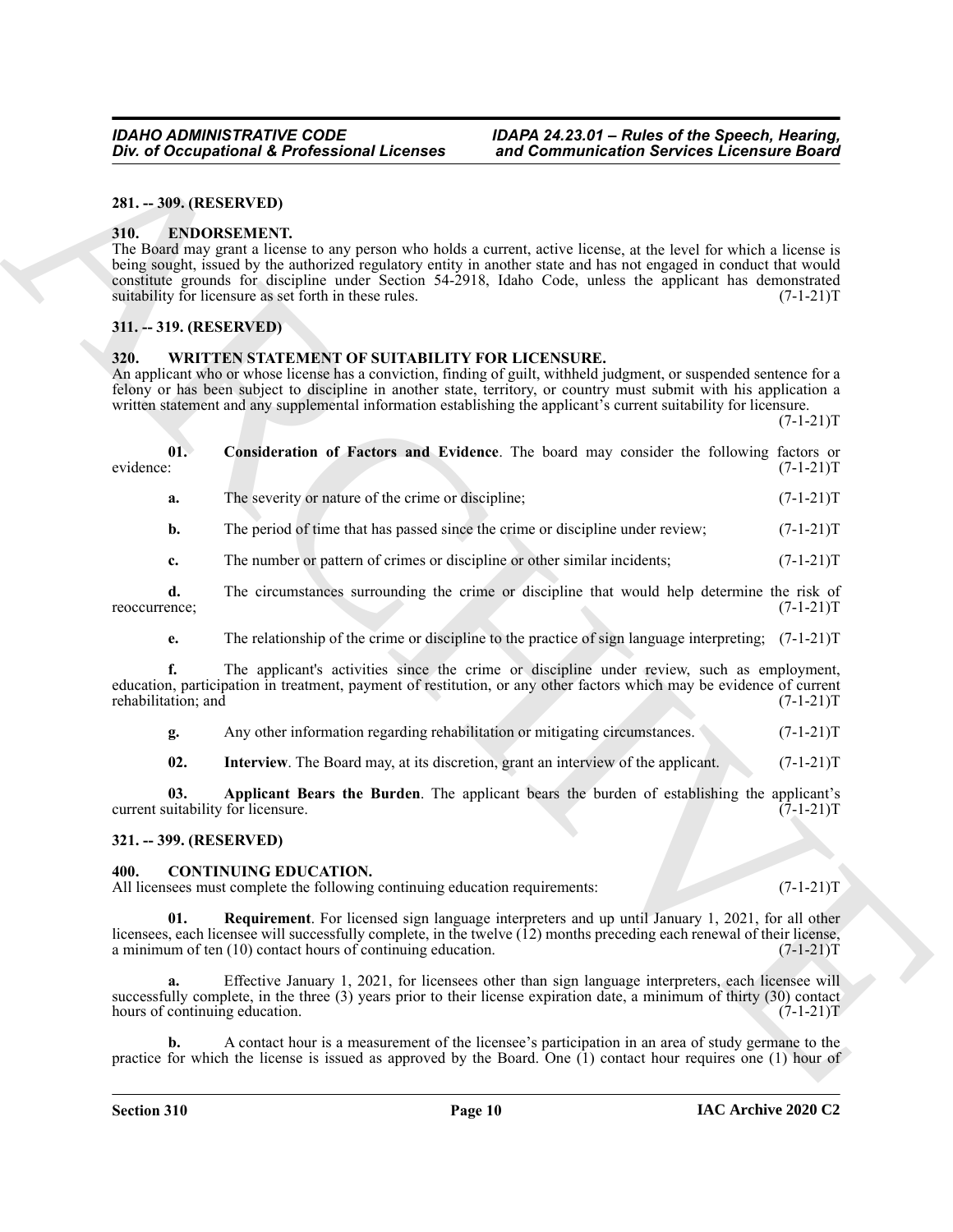participation in a Board-approved continuing education program excluding meals and breaks. One (1) contact hour equals one (1) clock hour for purposes of obtaining continuing education credit. (7-1-21) equals one (1) clock hour for purposes of obtaining continuing education credit.

**c.** For college or university courses that are approved by the Board for continuing education credit, one (1) semester credit hour equals fifteen (15) contact hours; one (1) quarter credit hour equals ten (10) contact hours.  $(7-1-21)T$ hours. (7-1-21)T

**d.** For proctoring the hearing aid dealing and fitting examination administered by the Board, a licensee may claim three (3) contact hours per exam up to a total of six (6) contact hours during each year, provided that a licensee may not claim more than nine (9) contact hours during any three (3) year period.  $(7-1-21)T$ 

**e.** Effective January 1, 2021, the Board will waive the continuing education requirement for the first three (3) license renewals after initial licensure for licensees other than sign language interpreters. For sign language interpreters and up until January 1, 2021, for all other licensees, the Board will waive the continuing education requirement for the first renewal after initial licensure. (7-1-21)T

<span id="page-10-2"></span>**02. Documentation**. Each licensee must maintain documentation verifying hours of attendance by securing authorized signatures or other documentation from the course instructors, providers, or sponsoring institution. This documentation is subject to audit and must be provided upon request by the Board or its agent.  $(7-1-21)T$ 

The of Decembetion of Education Interaction and the material of the material of the material of the state of the state of the state of the state of the state of the state of the state of the state of the state of the sta **03. Waiver**. The Board may waive continuing education requirements for reasons of individual hardship, including health, when certified by a medical doctor, or other good cause. The licensee must provide any information requested by the Board to assist in substantiating hardship cases. This waiver is granted at the sole discretion of the Board. (7-1-21)T discretion of the Board.

**04. Carryover of Continuing Education Hours**. Until January 1, 2021, continuing education hours not claimed in the current renewal year may be claimed in the next renewal year. A maximum of ten (10) hours may be carried forward from the immediately preceding year, and may not be carried forward more than one renewal year.  $(7-1-21)T$ 

#### <span id="page-10-0"></span>**401. -- 449. (RESERVED)**

#### <span id="page-10-3"></span><span id="page-10-1"></span>**450. PROVISIONAL PERMITS.**

**01. Scope and Purpose**. The Board may issue a provisional permit to allow an applicant to engage in the supervised practice of a profession regulated by Title 54, Chapter 29, Idaho Code, while pursuing licensure for that profession. (7-1-21)T

**a.** A provisional permit holder for audiology or speech language may practice the respective profession while completing the supervised experience necessary for licensure set forth in Subsection 210.03 or<br>(7-1-21)T Subsection 220.03.

**b.** A provisional permit holder for sign language interpreting or hearing aid dealing and fitting may practice the respective profession while pursuing passage of examination(s) or certification necessary for licensure as set forth in Subsections 250.02 and 260.02. set forth in Subsections  $250.02$  and  $260.02$ .

**Supervisor**. A provisional permit holder may only practice under the supervision of a licensee(s) whose license is current, in good standing, has not had discipline in the last two (2) years, and who is not supervising more than one (1) other permit holder, and as set forth below:  $(7-1-21)$ more than one  $(1)$  other permit holder, and as set forth below:

A permit holder must be supervised by a licensee for the profession corresponding to the permit, ing aid dealer and fitter permit holder must be supervised by:  $(7-1-21)T$ except that a hearing aid dealer and fitter permit holder must be supervised by:

i. A hearing aid dealer and fitter who holds a current hearing instrument sciences (BC-HIS) from the National Board for Certification in Hearing Instrument Sciences or has three (3) years of active practice immediately preceding approval as a supervisor; or preceding approval as a supervisor; or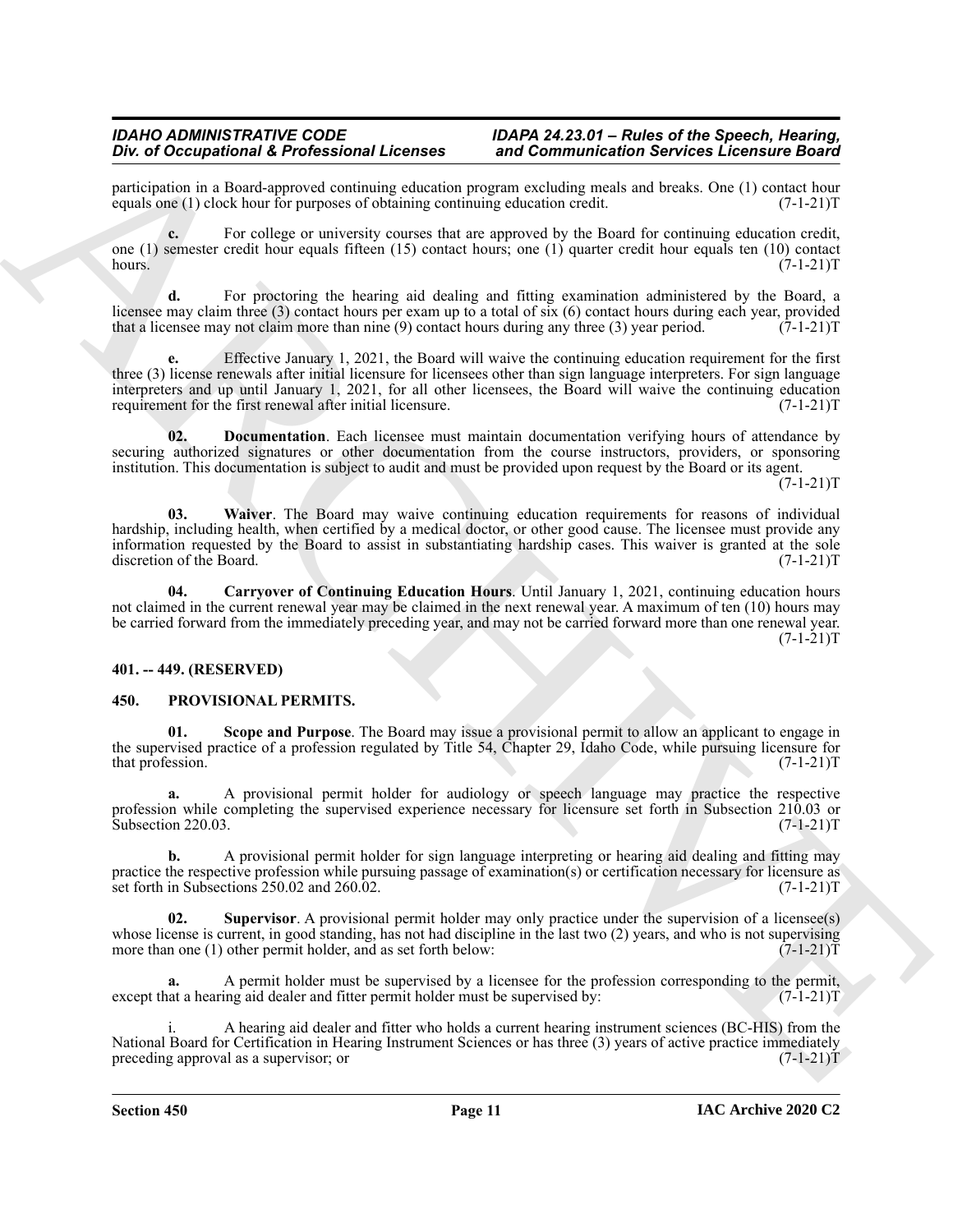ii. An audiologist with one (1) year of active practice immediately preceding approval as a supervisor.  $(7-1-21)T$ 

One of Occupational & Professional Licenses<br>
As a multiple of the context and Communication Services Licenses<br>
As a multiple of the context and the context and the context and the context and the context and the context a iii. For an applicant who holds a current hearing instrument sciences (BC-HIS) from the National Board for Certification in Hearing Instrument Sciences, the Board may within its discretion approve a supervisor who is an audiologist with less than one (1) year of practice, is supervising more than one (1) other permit holder, or both. The Board's approval of such a supervisor may be rescinded in the event the permit holder fails a licensing examination or the permit holder failure to take the licensing examination within six (6) months after issuance of the permit. The Board may allow the supervisor to continue to supervise the permit holder upon adequate assurance that the supervision being provided is sufficient to ensure the safe and effective delivery of hearing aid dealing and fitting services and preparation for the examination. (7-1-21) services and preparation for the examination.

**b.** A supervisor for a permit holder, except for sign language interpreter supervisor, must have an established business site in Idaho. A supervisor and permit holder for hearing aid dealing and fitting must work in the same facility. (7-1-21)T

**c.** A supervisor may terminate their supervision of a permit holder by a written notice to the Board and the permit holder by certified mail at least ten (10) calendar days prior to the termination. (7-1-21) T

**03. Supervision**. The supervisor is responsible for all practice and conduct of each permit holder under supervision. The supervisor and permit holder for hearing aid dealing and fitting must have adequate personal contact, which at a minimum includes: (7-1-21) contact, which at a minimum includes:

**a.** Personal contact each work day to review any assignments, client contacts, and hearing aid fittings for the first sixty (60) days of practice. The nature of the supervision and contact must allow for immediate feedback<br>and includes audio/visual, in person, or telephone contacts. (7-1-21) and includes audio/visual, in person, or telephone contacts.

After the first sixty (60) days of practice, personal contact as described in Subsection 450.03.a.<br>less than once in each calendar week throughout the remaining period of the permit. (7-1-21)T must be made no less than once in each calendar week throughout the remaining period of the permit.

**c.** In the event a permit holder fails the licensing examination two (2) consecutive times and is eligible to maintain a permit, the supervisor and permit holder must reinstate contact in person each work day as set forth in Subsection 450.03.a. (7-1-21)T

**04. Plan of Training and Quarterly Reports**. An applicant must submit a plan of training approved by the designated supervisor(s). Permit holders must submit quarterly reports signed by the supervisor(s) reflecting the progress on the plan(s) of training and any additional information required by this rule.  $(7-1-21)\bar{T}$ 

**a.** A plan of training for hearing aid dealing and fitting or a sign language interpreter must cover all sections of the license examination(s).

**b.** A plan of training and supervision for an audiology or speech language pathology permit holder must provide for adequate direct client contact activities which include assessment, diagnosis, evaluation, screening, treatment, and client management. (7-1-21)T treatment, and client management.

Quarterly reports must be on forms approved by the Board, attested to and signed by the permit ved supervisor(s), and include:  $(7-1-21)T$ holder and approved supervisor $(s)$ , and include:

i. A log of client and supervisor contacts;  $(7-1-21)$ T

ii. Supervisor's statement of completed training assignments by the permit holder; (7-1-21)T

iii. For an audiology permit holder, documentation of all hearing aid sales or fittings made by the older; (7-1-21)T permit holder;

iv. For a sign language interpreter, certification of attendance for any workshop or training session that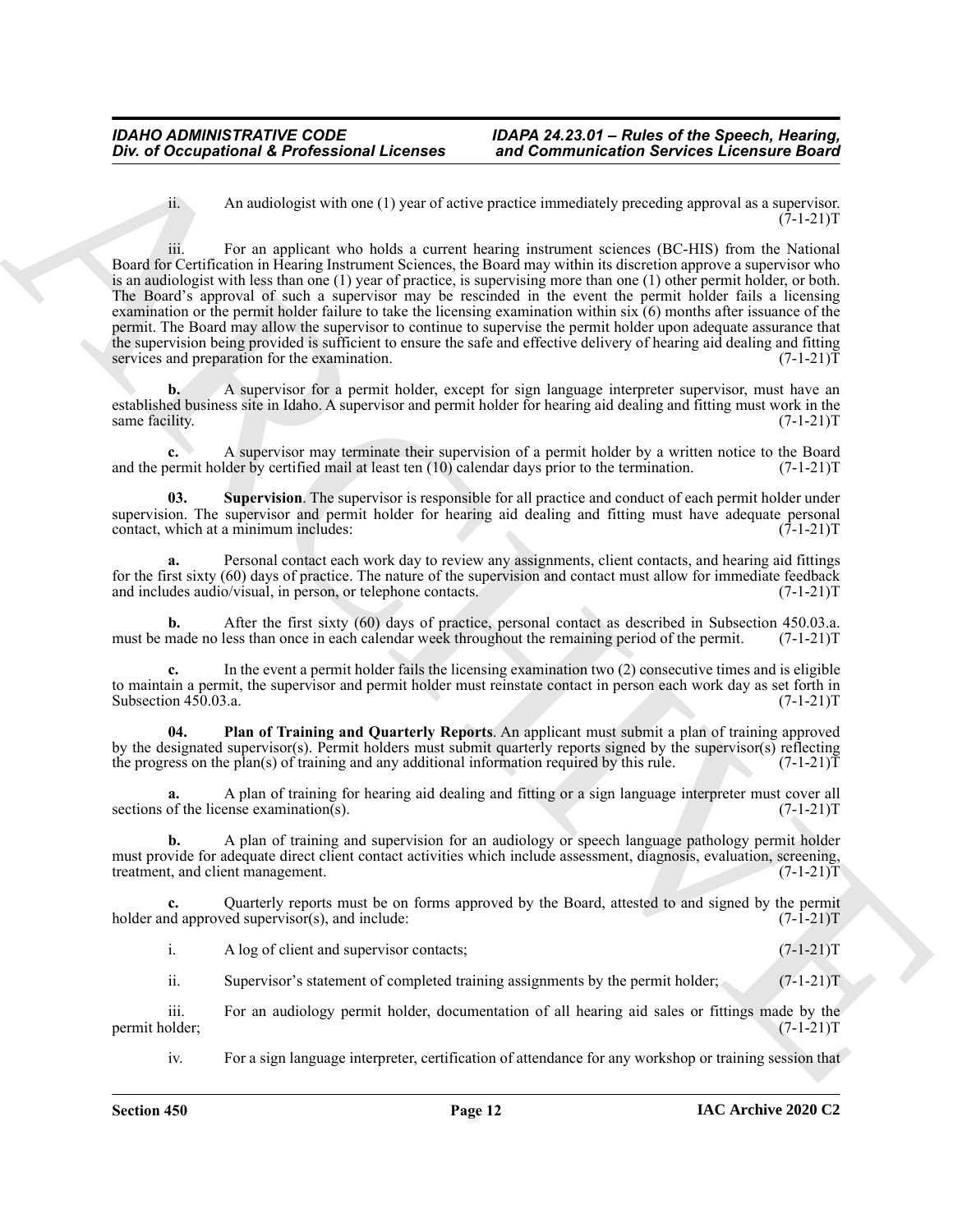#### *IDAHO ADMINISTRATIVE CODE IDAPA 24.23.01 – Rules of the Speech, Hearing, Div. of Occupational & Professional Licenses and Communication Services Licensure Board*

permit holder has attended; (7-1-21)T

For a hearing aid dealing and fitting permit holder, a copy of test results for all persons tested by the permit holder whether or not a sale occurred and a copy of each hearing aid order for all fittings including specifications of instruments ordered. (7-1-21)T

**d.** Quarterly reports are due on or before April 10th, July 10th, October 10th, and January 10th for the three (3) calendar month period preceding the month due. If the permit has not been in effect for the entire quarter, the report is due for that portion of the quarter in which the permit was in effect. If quarterly reports are not received by the specified due date, are inadequate, or document inadequate progress or incompetent practice the permit may be suspended or revoked upon notice and an opportunity to be heard. (7-1-21) suspended or revoked upon notice and an opportunity to be heard.

**05. Change in Supervisor or Plan of Training**. A permit holder must notify the Board prior to changing supervisors or changing the plan of training, and the change must be approved by the Board, or a designated member of the Board, prior to the commencement of supervision by a new supervisor or implementation of the change. Any supervision obtained from a supervisor or under a plan of training prior to or without approval of the<br>Board will only be accepted at the discretion of the Board. (7-1-21) Board will only be accepted at the discretion of the Board.

**06. Cancellation of Permit**. A permit is cancelled upon any of the following: issuance of a license, expiration of the permit, or ten (10) business days after termination or disqualification of all supervision or supervisions if the permit holder has not applied for a change of supervisor. (7-1-21) supervisors if the permit holder has not applied for a change of supervisor.

**07. Expiration**. Following the approval of a permit holder's original application, a provisional permit expires after:  $(7-1-21)T$ expires after: (7-1-21)T

**a.** Twenty-four (24) months for the practice of audiology or the practice of hearing aid dealing and  $(7-1-21)$ T fitting. (7-1-21)T

b. Forty-eight (48) months for the practice of speech language pathology. (7-1-21)T

The d Occupational & Professional Licenses and Communication Services Licensies Sources ( $\mu$ ) 2111<br>
Specific the shocked in the state of the specific state of the state of the state of the state of the state of<br>
presiden **c.** Twelve (12) months for the practice of sign language interpreting, provided that the Board may at its discretion, and upon application of the permit holder and approval of the supervisor, extend the time period by an additional twelve (12) months. The permit holder may apply for an extension a maximum of two (2) times, such that no permit holder may practice under a permit for more than thirty-six (36) months after the approval of the original application. (7-1-21)T application.  $(7-1-21)T$ 

**d.** The Board may extend the time period for reasons of individual hardship, including health when certified by a medical doctor, or other good cause that prevented the permit holder from completing the supervision within the stated time period. (7-1-21)T

#### <span id="page-12-0"></span>**451. -- 499. (RESERVED)**

#### <span id="page-12-2"></span><span id="page-12-1"></span>**500. HEARING EVALUATION.**

<span id="page-12-4"></span>**01. Purpose of Rule**. The purpose of this rule is to define, "tests utilizing appropriate procedures," as used in Section 54-2923(6), Idaho Code. This rule is intended to be consistent with and to complement FDA Rule  $801.420$  as it refers to hearing evaluations. (7-1-21) $T$ 

<span id="page-12-3"></span>**02. Pre-Fitting Testing**. All prospective hearing aid consumers must be given calibrated pure-tone air and bone tests with masking when applicable. Speech tests must be given by appropriate equipment calibrated to current H.T.L. reference levels. (7-1-21) current H.T.L. reference levels.

<span id="page-12-5"></span>**03. Sound Field Testing**. Before the prospective consumer purchases a hearing aid or within six (6) weeks afterward, the licensee must conduct the testing necessary to document that the fitted instrument meets industry standards and provides benefit to the consumer. This testing must be accomplished using appropriate sound field testing so as to ensure repeatability. Verification of benefit may be accomplished using any one (1) of the following tests: (7-1-21)T following tests: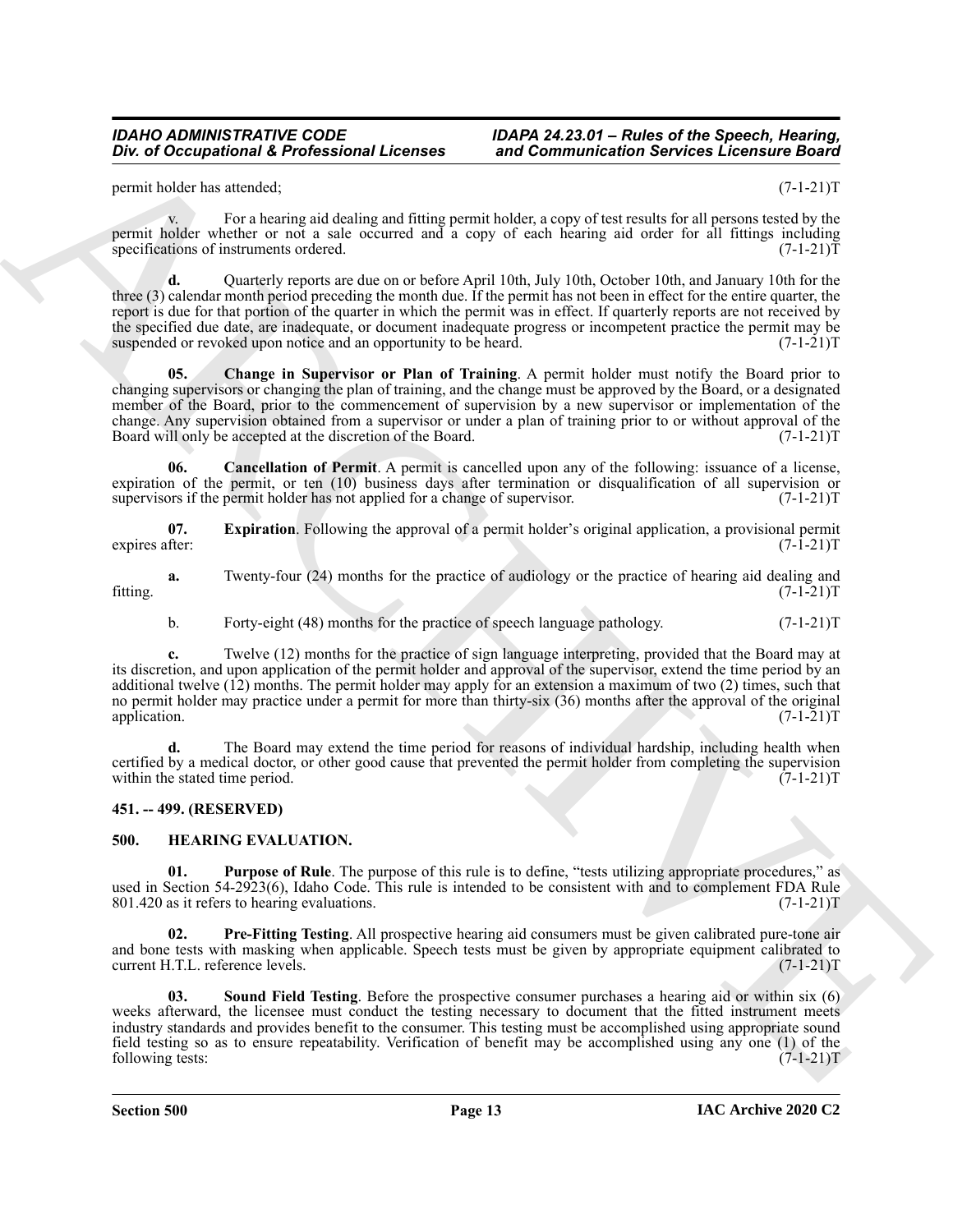|                    |       | Div. of Occupational & Professional Licenses                                                | and Communication Services Licensure Board                                                                                                                                                                                                                                                                                                                                                                                                                                              |             |
|--------------------|-------|---------------------------------------------------------------------------------------------|-----------------------------------------------------------------------------------------------------------------------------------------------------------------------------------------------------------------------------------------------------------------------------------------------------------------------------------------------------------------------------------------------------------------------------------------------------------------------------------------|-------------|
|                    | a.    |                                                                                             | Soundfield testing for speech discrimination in both the aided and unaided conditions;                                                                                                                                                                                                                                                                                                                                                                                                  | $(7-1-21)T$ |
|                    | $b$ . |                                                                                             | Soundfield testing using warble tones or narrowband noise to evaluate functional gain; or                                                                                                                                                                                                                                                                                                                                                                                               | $(7-1-21)T$ |
|                    | c.    | "Real ear" probe microphone measurements.                                                   |                                                                                                                                                                                                                                                                                                                                                                                                                                                                                         | $(7-1-21)T$ |
|                    | 04.   |                                                                                             | <b>Records.</b> A copy of all test data must be kept on file by the licensee for two (2) years after sale.                                                                                                                                                                                                                                                                                                                                                                              | $(7-1-21)T$ |
|                    | 05.   | not apply to consumers who cannot respond to acceptable audiological tests, for any reason. | <b>Exemptions.</b> The testing requirements contained in Subsections 500.02 and 500.03 of this rule do                                                                                                                                                                                                                                                                                                                                                                                  | $(7-1-21)T$ |
|                    |       | 551. -- 599. (RESERVED)                                                                     |                                                                                                                                                                                                                                                                                                                                                                                                                                                                                         |             |
| 600.               |       | <b>WRITTEN CONTRACTS.</b>                                                                   |                                                                                                                                                                                                                                                                                                                                                                                                                                                                                         |             |
|                    | 01.   | consumer at the time of the sale and must contain the following:                            | Contract Form. Any person who practices the fitting and sale of hearing aids must enter into a<br>written contract with the person to be supplied with the hearing aid, which is signed by the licensee and the consumer<br>and contains the information required in Subsections 600.01.a. through g. The written contract must be given to the                                                                                                                                         | $(7-1-21)T$ |
|                    | a.    | License number;                                                                             |                                                                                                                                                                                                                                                                                                                                                                                                                                                                                         | $(7-1-21)T$ |
|                    | b.    | Business address;                                                                           |                                                                                                                                                                                                                                                                                                                                                                                                                                                                                         | $(7-1-21)T$ |
|                    | c.    |                                                                                             | The specifications as to the make, model, and manufacture date of the hearing aid;                                                                                                                                                                                                                                                                                                                                                                                                      | $(7-1-21)T$ |
| nonrefundable;     | d.    |                                                                                             | Clearly state the full terms of the sale, including the exact portion of the purchase price, not to<br>exceed twenty-five (25%) percent of the total purchase price of the hearing instrument and fitting expenses, that is                                                                                                                                                                                                                                                             | $(7-1-21)T$ |
|                    | e.    | Provide the serial number of the hearing aid upon delivery;                                 |                                                                                                                                                                                                                                                                                                                                                                                                                                                                                         | $(7-1-21)T$ |
|                    | f.    |                                                                                             | Be clearly marked as "used" or "reconditioned," whichever is applicable, if the aid is not new; and                                                                                                                                                                                                                                                                                                                                                                                     | $(7-1-21)T$ |
|                    | g.    | In print size no smaller than ten $(10)$ point type:                                        |                                                                                                                                                                                                                                                                                                                                                                                                                                                                                         | $(7-1-21)T$ |
|                    |       | complaints against anyone licensed to dispense hearing aids.                                | The address of the Division of Occupational and Professional Licenses and the procedure for filing                                                                                                                                                                                                                                                                                                                                                                                      | $(7-1-21)T$ |
|                    | ii.   |                                                                                             | A nonwaivable statement that the contract is null and void and unenforceable if the hearing aid<br>being purchased is not delivered to the consumer within thirty (30) days of the date the written contract is signed, and<br>that in the event the hearing aid is not delivered to the consumer within thirty (30) days of the date the written<br>contract is signed, the licensee shall promptly refund any and all moneys paid for the purchase of the hearing aid.                | $(7-1-21)T$ |
| original delivery. | 02.   |                                                                                             | <b>Cancellation and Refund</b> . The written contract must grant the consumer a nonwaivable thirty (30)<br>day right to cancel the purchase and obtain a refund. The thirty (30) day right to cancel commences from either the<br>date the contract is signed or the hearing aid is originally delivered to the consumer, whichever is later. The thirty (30)<br>day period is tolled for any period in which the licensee has taken possession or control of the hearing aid after its | $(7-1-21)T$ |
|                    | 03.   |                                                                                             | Dealer Cancellation. In the event that any licensee cancels, nullifies, or otherwise, of their own<br>volition, refuses to honor any written contract, for any reason other than consumer cancellation as set forth in                                                                                                                                                                                                                                                                  |             |
|                    |       |                                                                                             |                                                                                                                                                                                                                                                                                                                                                                                                                                                                                         |             |

### <span id="page-13-3"></span><span id="page-13-2"></span><span id="page-13-0"></span>**551. -- 599. (RESERVED)**

### <span id="page-13-4"></span><span id="page-13-1"></span>**600. WRITTEN CONTRACTS.**

<span id="page-13-6"></span>

| а. | License number: | $(7-1-21)T$ |
|----|-----------------|-------------|
|    |                 |             |

| <b>b.</b> | Business address: |  | $(7-1-21)T$ |
|-----------|-------------------|--|-------------|
|           |                   |  |             |

<span id="page-13-7"></span><span id="page-13-5"></span>

|  | Provide the serial number of the hearing aid upon delivery; | $(7-1-21)T$ |
|--|-------------------------------------------------------------|-------------|
|--|-------------------------------------------------------------|-------------|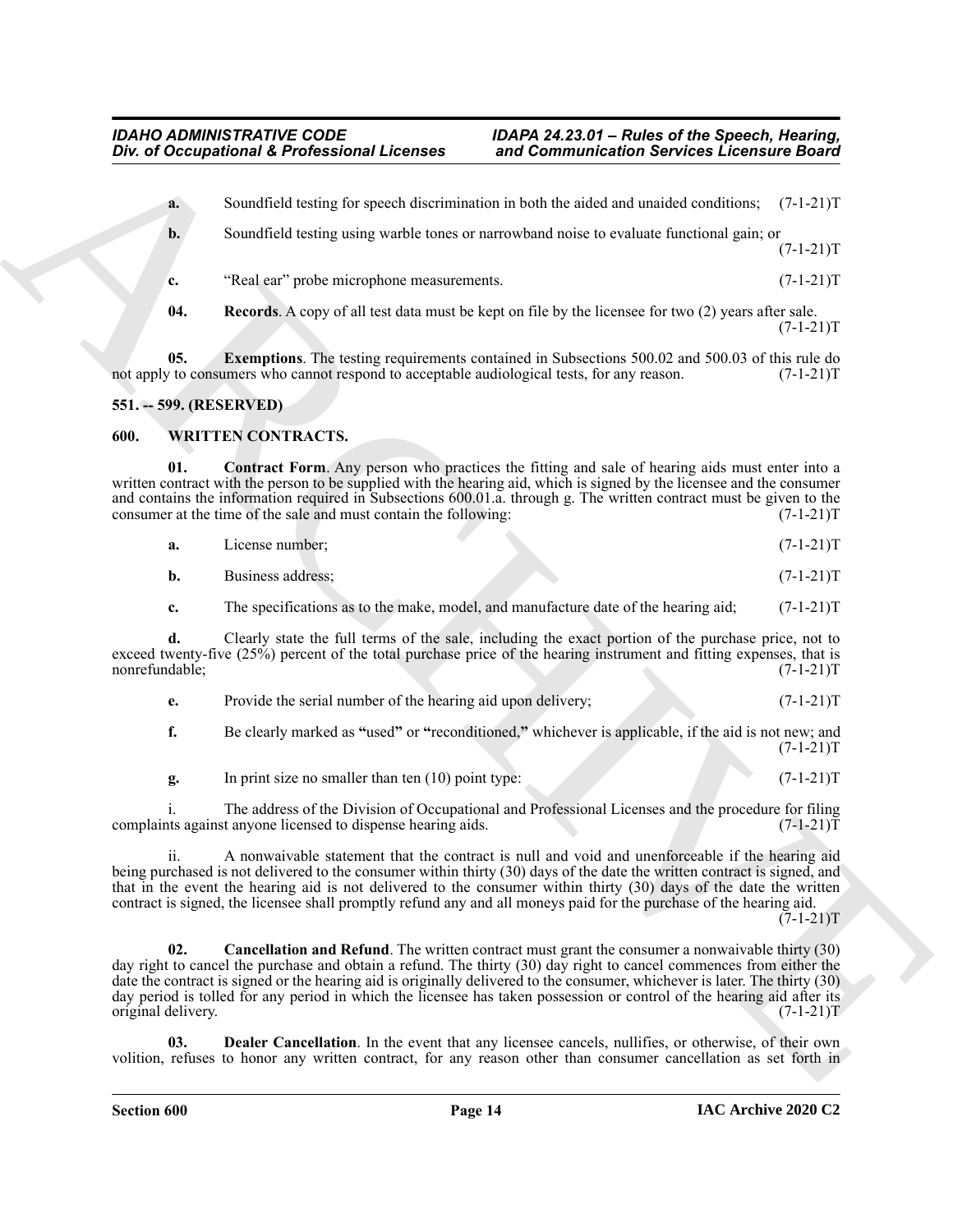*IDAHO ADMINISTRATIVE CODE IDAPA 24.23.01 – Rules of the Speech, Hearing, Div. of Occupational & Professional Licenses and Communication Services Licensure Board*

ARCHIVE Subsection 600.02, that licensee must promptly refund any and all moneys paid for the purchase of the hearing aid, including any monies designated by the contract as nonrefundable in the event that the consumer had canceled the purchase.  $(7-1-21)T$ 

<span id="page-14-0"></span>**601. -- 999. (RESERVED)**